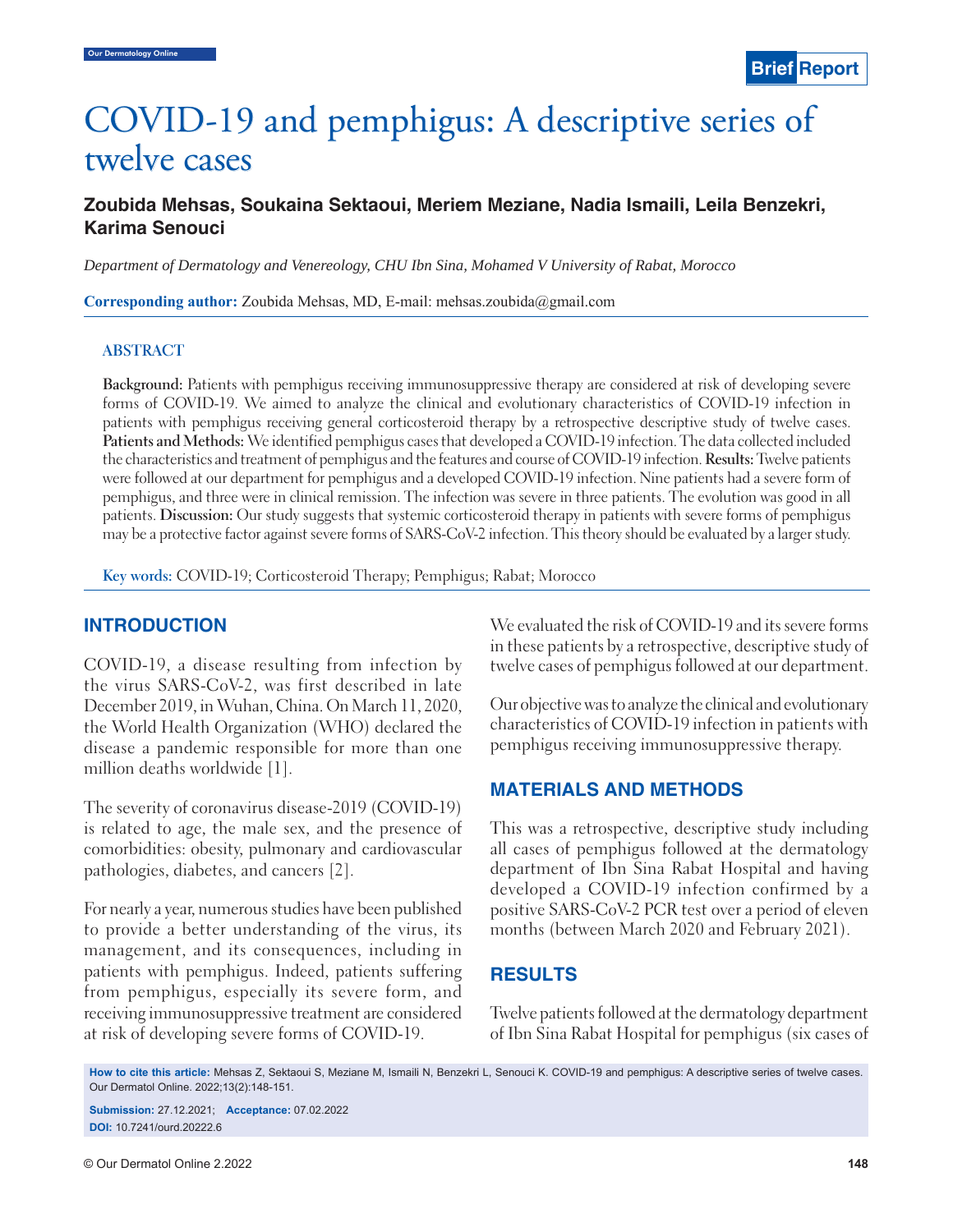#### www.odermatol.com

superficial pemphigus, six cases of deep pemphigus, one of which was vegetative) developed a COVID-19 infection between March 2020 and February 2021.

Table 1 details the clinical characteristics of these twelve patients.

There were ten females and two males, with a sex ratio of 0.2. The mean age of the patients on diagnosis was 50.9 years (25 to 68 years).

Four patients were diabetic, three were moderately to severely obese, and one had ischemic heart disease under treatment. One patient was hypertensive and another was followed for rheumatoid arthritis.

Nine had a severe form of pemphigus, with a PDAI between 21 and 98. These nine patients had been receiving a high dose of general corticosteroid therapy between 60 and 140 mg/day. Two were on 150 mg of azathioprine in combination. One patient had received rituximab D1 D15 (2 g).

Three cases were in clinical remission under low-dose corticosteroid therapy (5 to 20 mg/day), among which one received its M6 dose of rituximab (1 g) three months previously.

Nine of the twelve cases were in contact with suspected or confirmed cases of COVID-19, while no exposure to risk was noted for the remaining three cases.

A SARS-CoV-2 PCR test was positive by a nasopharyngeal swab in all twelve patients. Regarding the clinical features of COVID-19 infection:

The infection was considered severe in three patients. These patients presented hypoxia, dyspnea, and a CT scan > 50% with a biological inflammatory syndrome. These three patients were hospitalized in an intensive care unit and received oxygen therapy, curative anticoagulation, and antibiotic therapy.

Among these 3 patients, one had a significant inflammatory syndrome and received tocilizumab (Note

| No.            | Sex/<br>Age | <b>History and</b><br><b>Comorbidities</b>          | Type of<br><b>Pemphiqus</b> | <b>PDAI</b> | <b>Treatment</b><br>in Progress                                                 | <b>Symptoms</b> | <b>SARS-CoV-2</b><br><b>Nasopharyngeal PCR</b> | <b>CT Signs of</b><br>COVID-19                 | Severity of<br><b>COVID-19</b> |
|----------------|-------------|-----------------------------------------------------|-----------------------------|-------------|---------------------------------------------------------------------------------|-----------------|------------------------------------------------|------------------------------------------------|--------------------------------|
| $\overline{1}$ | M/67        | $\mathbf 0$                                         | Superficial<br>pemphigus    | 37          | Prednisone<br>140 mg/day<br>$^{+}$<br>Azathioprine<br>150 mg/day                | <b>NO</b>       | Positive                                       | N/A                                            | Benign                         |
| $\overline{2}$ | F/45        | Moderate obesity                                    | Pemphigus<br>vulgaris       | Remission   | Prednisone<br>45 mg/day<br>$+$<br>Rituximab D1<br>and D15 (after<br>six months) | <b>YES</b>      | Positive                                       | <b>NO</b>                                      | Benign                         |
| 3              | F/68        | $\mathbf 0$                                         | Pemphigus<br>vulgaris       | 27          | Prednisone<br>100 mg/day                                                        | <b>YES</b>      | Positive                                       | <b>NO</b>                                      | Benign                         |
| $\overline{4}$ | F/60        | Type 2 diabetes<br>on insulin                       | Superficial<br>pemphigus    | Remission   | Prednisone<br>30 mg/day                                                         | <b>YES</b>      | Positive                                       | YES (25-50%<br>lung parenchyma<br>involvement) | Severe                         |
| 5              | M/58        | <b>Ischemic heart</b><br>disease<br>Diabetes type 2 | Superficial<br>pemphigus    | Remission   | Prednisone<br>20 mg/day                                                         | <b>YES</b>      | Positive                                       | <b>YES</b> (severe<br>damage 50-<br>75%)       | Severe                         |
| 6              | F/25        | $\mathbf 0$                                         | Pemphigus<br>vulgaris       | 79          | Prednisone<br>80 mg/day                                                         | <b>NO</b>       | Positive                                       | N/A                                            | Benign                         |
| $\overline{7}$ | F/37        | $\mathbf 0$                                         | Pemphigus<br>vulgaris       | 30          | Prednisone<br>60 mg/day                                                         | <b>NO</b>       | Positive                                       | N/A                                            | Benign                         |
| 8              | F/39        | Rheumatoid<br>arthritis                             | Superficial<br>pemphigus    | 28          | Prednisone<br>110 mg/day                                                        | <b>YES</b>      | Positive                                       | N/A                                            | Benign                         |
| 9              | F/58        | $\mathbf 0$                                         | Superficial<br>pemphigus    | 21          | Prednisone<br>60 mg/day                                                         | <b>NO</b>       | Positive                                       | N/A                                            | Benign                         |
| 10             | F/57        | Osteoporosis<br><b>Diabetes</b><br>type 2           | Pemphigus<br>vulgaris       | Remission   | Prednisone<br>$5$ mg/day + 3<br>months after<br>sixth course of<br>rituximab    | <b>YES</b>      | Positive                                       | <b>YES</b> (severe<br>damage $> 70\%$ )        | Severe                         |

**Table 1:** Characteristics of the patients with pemphigus and COVID-19 infection.

M: male; F: female; PDAI: pemphigus disease area index; N/A: not available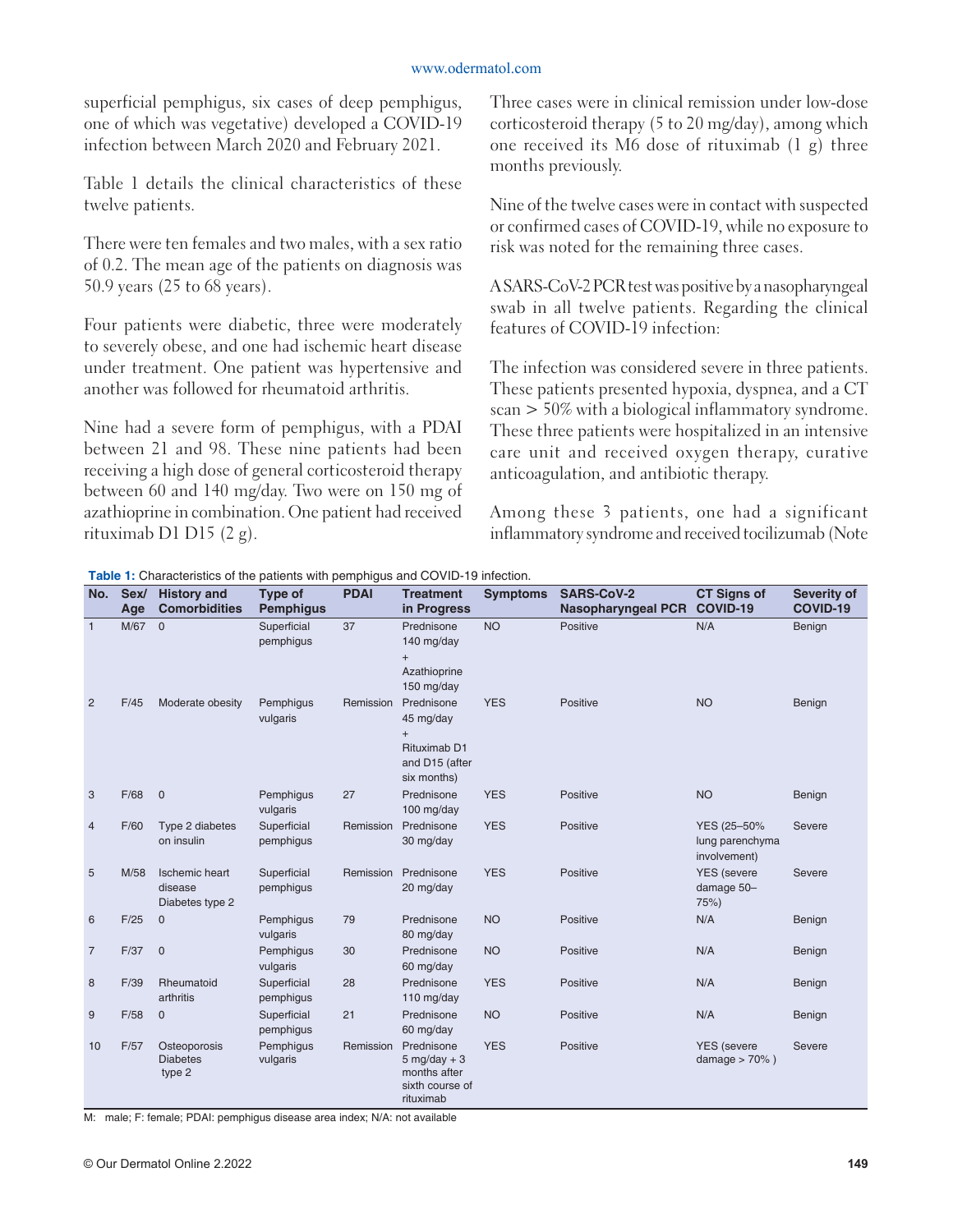that this patient had comorbidities such as diabetes and severe obesity. This patient was in complete remission of her pemphigus and was, therefore, only receiving 5 mg of prednisone and received an M6 dose of rituximab three months previously.)

Four of the twelve cases were symptomatic with mild symptoms of flu-like illness and anosmia. Five were asymptomatic.

No systemic treatment for pemphigus was withheld in these twelve patients. All patients had a favorable outcome and no deaths were reported.

Moreover, we noted no clinical cutaneous aggravation of pemphigus in our patients.

# **DISCUSSION**

This was a retrospective, descriptive study of twelve patients followed for pemphigus, who developed a COVID-19 infection during the previous eleven months. Among these twelve patients, nine had a severe form of pemphigus and had been receiving a high dose of systemic corticosteroid therapy (between 60 and 140 mg/day) and had developed a mild form of SARS-CoV-2 infection. The three of the twelve patients who had a severe COVID-19 infection were on low doses of corticosteroid therapy (between 5 and 20 mg/day), yet had mainly comorbidities such as diabetes and severe obesity. This suggests that high-dose systemic corticosteroid therapy had had a protective role and had improved the prognosis of COVID-19 infection in our series.

The literature has not yet reported that patients with autoimmune bullous disease have a higher risk of being infected with SARS-CoV-2 compared to healthy individuals. However, this seems possible due to the immunosuppressive context of the autoimmune disease itself and its treatment [3].

There is a limited number of series studying the course of COVID-19 in patients with pemphigus. In an Italian series including 31 patients with pemphigus, seven patients (one male, six female; mean age:  $68.3 \pm 9.7$ ) presented with symptoms suspected of COVID-19, six patients (19.4%) with mild to moderate symptoms, and one (3.2%) with severe symptoms requiring hospitalization

In contrast to our series, all patients were in remission and had, therefore, been on low-dose systemic corticosteroid therapy with a mean dose of  $5.9 \pm 6.2$  mg/ day. This ongoing treatment was only interrupted for the hospitalized patient [4].

In an Italian series including nine patients with pemphigus, only one patient tested positive for SARS-CoV-2. The patient was a 65-year-old female with pemphigus lasting for more than three years and on mycophenolate mofetil for 38 months. The patient presented with severe nausea, fever, anorexia, asthenia, and the next day tested positive for SARS-CoV-2. She stopped treatment two days after the diagnosis of COVID-19. She gradually improved and was completely free of symptoms twelve days after diagnosis [5,6].

In an Iranian study, a total of 45 pemphigus patients who underwent rituximab treatment between 2014 and 2020 were included. The authors identified five cases (four female, one male; mean age:  $41.8 \pm 9.6$  years) of confirmed COVID-19. Among these five patients, four had mild symptoms related to COVID-19. Only one incidentally diagnosed patient was asymptomatic All patients were on prednisolone therapy at a dose of 5–10 mg/day. Two patients had additionally received pulsed therapy with methylprednisolone and azathioprine. None received rituximab during the year preceding the pandemic [6].

Despite concerns that corticosteroids induce the inhibition of antiviral immunity and, thus, may disrupt the viral load, low-dose systemic corticosteroids appear to play a role in treating severe COVID-19 infections [7]. Our study confirms this hypothesis and suggests that high-dose systemic corticosteroids had a protective role and improved the outcome of severe COVID-19.

In their expert recommendations for the management of autoimmune bullous diseases during the COVID-19 pandemic, Kasperkiewicz et al. suggested that immunomodulatory therapies, including systemic corticosteroids, should be continued if necessary, as unwarranted withdrawal may cause disease exacerbation associated with high morbidity and mortality [8].

For rituximab, Shakshouk et al. advocated temporarily deferring rituximab therapy to delay the peak of immunosuppression in patients during the peak incidence of COVID-19 [6].